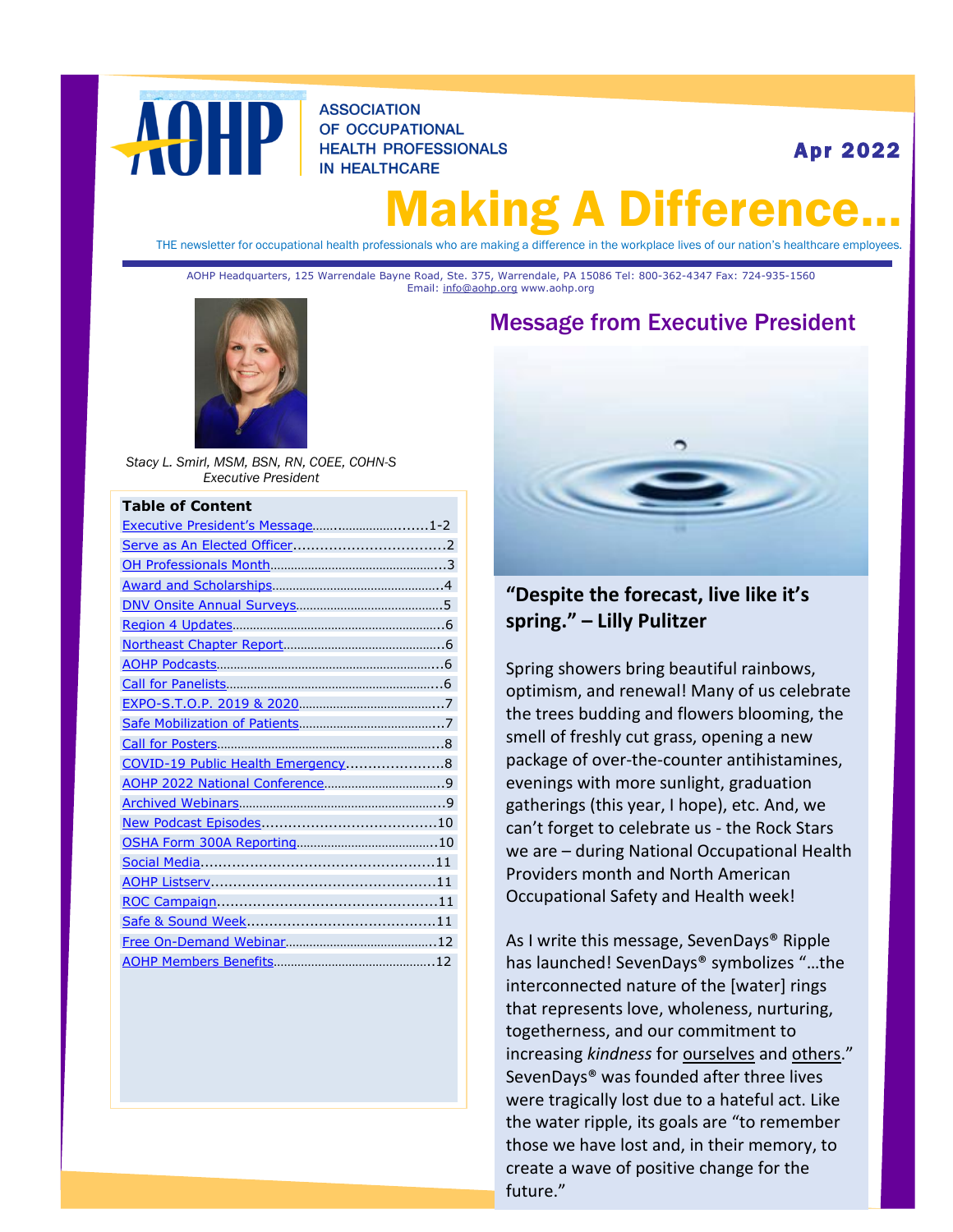Before, during, and while we learn more and adapt to the current state of COVID-19, we occupational health professionals have created and influenced a tsunami of positive change for our future! Thank you all for continuing to share your expertise, energy, discoveries, and influence with an abundant amount of kindness!

To learn more about SevenDays® Ripple, visit their secure website: [https://sevendays.org/.](https://sevendays.org/)

Remember to smile and laugh,

**Stacy** Stacy L. Smirl, MSM, BSN, RN, COEE, COHN-S AOHP Executive President

# <span id="page-1-0"></span>**Serve AOHP as an Elected Officer!**

Please consider volunteering for AOHP by running for an office on the National Executive Board. Share your influence, passion, and expertise to enhance the direction of the Board as it strives to develop professional resources, standards, and relationships with other national specialty and regulatory organizations. Lend your voice to advocate for AOHP members, and for the safety of all healthcare personnel.

At the National Board level, the following positions will be up for election in August 2022 per our bylaws:

- Vice President
- Treasurer
- Region 1 Director
- Region 3 Director
- Region 5 Director

Responsibilities include a one-hour virtual monthly meeting and two retreats per year. One retreat is held during National Conference week, and the other two-hour retreat is a virtual event. There may be follow-up activities which occur via email.

In addition to making a difference and giving back to the organization that has given to you, Board members also are eligible for all-expenses-paid National Conference attendance. These past few years have brought our specialty to the forefront of importance in healthcare institutions, empowering our ability to affect and set the course for occupational health and safety for the next generation of healthcare personnel.

Thank you for considering the above opportunities. The official Call for Nominations will be announced soon. If the time is not right for you, please share and encourage your professional colleagues to seek a National Board position. We have exciting work to do!

WHILE YOU LOOK AFTER OTHERS, We do.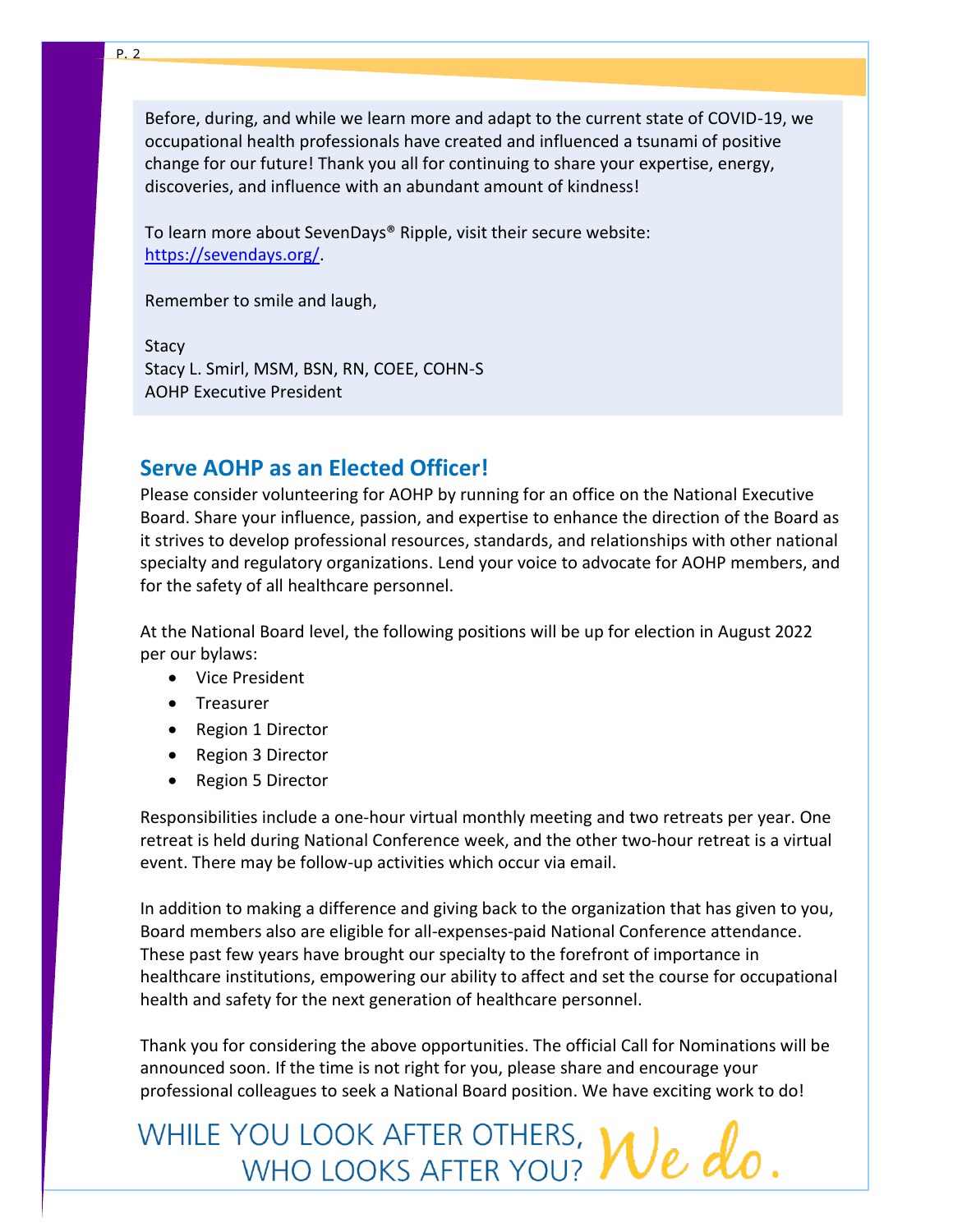# <span id="page-2-0"></span>**THANK YOU** to all Occupational

**Health Professionals** 

YOU

# **Thank You to ALL Occupational Health Professionals!**

Every year, AOHP dedicates April to recognize the important contributions of occupational health professionals nationally and internationally. Not only do occupational health professionals take responsibility for employee care, but they have a responsibility to advocate for organizational policies that increase understanding of occupational hazards, and for new, safer technologies. AOHP raises awareness of these essential contributions each spring.

#### *We Are Grateful for Your Efforts*

Our world has changed, and a new priority in our evolving role as occupational health professionals includes managing this change for the benefit of all healthcare personnel and the patients they serve. In these unprecedented times, we recognize the burden of this heightened level of responsibility for your work.

As we embark on our third year of occupational health under the complexities of COVID-19, AOHP is proud to celebrate the accomplishments of members like you! AOHP members should have received a card from us to thank for your unwavering commitment to the health, safety, and wellbeing of healthcare personnel, and for the value of your contributions to the ongoing advancement of occupational health practice. We thank you for all the hard work you do!

As you continue to do what you do best - take care of others - know that AOHP cares about you. Please take some time for yourself each day. Proper self-care means we don't just survive; we thrive!

Thank you for making a difference in so many lives!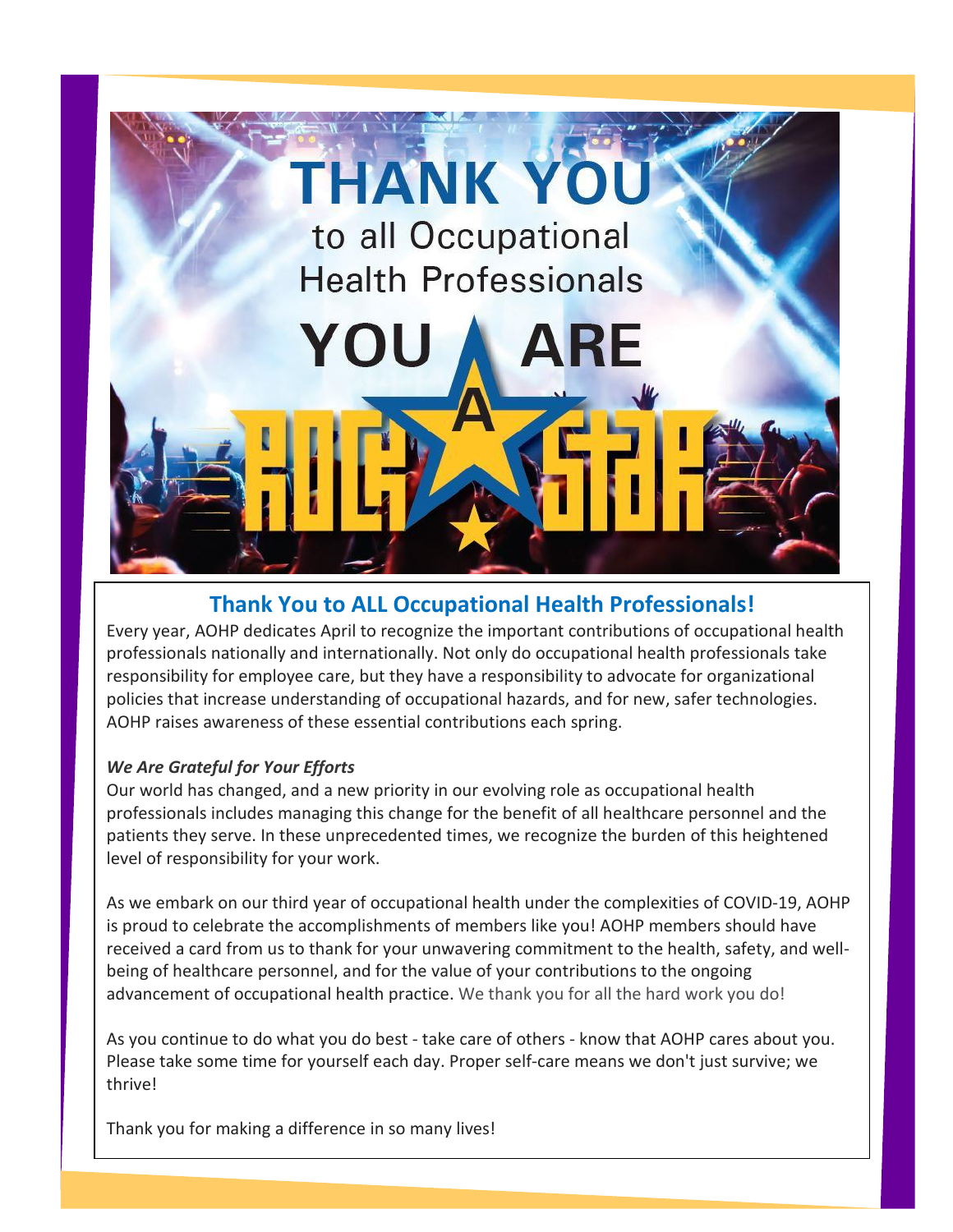# <span id="page-3-0"></span>**Awards and Scholarships**

#### **Julie Schmid Research Scholarship**

The Association of Occupational Health Professionals in Healthcare invites proposals for an original research project on current and/or anticipated issues in hospital or healthcarerelated occupational health. The Research Scholarship Award is \$2,000. Proposals from non-members are welcome.

*The proposal deadline is July 1*. Visit the AOHP website for more information from our [website.](https://aohp.org/aohp/ABOUTAOHP/AwardsScholarships/JulieSchmidScholarship.aspx)

#### **Other Awards and Scholarship Offerings:**

AOHP proudly offers several additional opportunities for members and non-members alike. Do you or someone you know deserve to be nominated? Do you want to earn a free conference registration to attend the 2022 National Conference?

- **[Sandra Bobbitt Continuing Education Scholarship](https://aohp.org/aohp/ABOUTAOHP/AwardsScholarships/SandraBobbittScholarship.aspx)** Provides annual continuing education scholarships to subsidize the educational efforts of members. A complimentary main conference registration and one (1) night lodging at the conference hotel shall be awarded for each scholarship maximum of four (4) scholarships annually. *Nominations close Jun 1. Nominate someone or apply TODAY!*
- **[AOHP Business Recognition Award](https://aohp.org/aohp/ABOUTAOHP/AwardsScholarships/AOHPBusinessAward.aspx)** Recognizes a business(es) that supports occupational health professionals, and their membership and participation in AOHP. *Nominations close July 1.*
- **[Honorary Membership Award](https://aohp.org/aohp/ABOUTAOHP/AwardsScholarships/HonoraryMembershipAward.aspx)** Recognizes a person(s) who is supportive of AOHP and has made a significant contribution to the field of occupational health in healthcare. *Nominations close August 15.*
- **Joyce Safian [Scholarship Award](https://aohp.org/aohp/ABOUTAOHP/AwardsScholarships/JoyceSafianAward.aspx)** A \$500 scholarship to be used for educational purposes. This scholarship recognizes a past or present association officer who best portrays an occupational health professional in healthcare role model. *Nominations close July 1.*
- **[National Award for Extraordinary Member](https://aohp.org/aohp/ABOUTAOHP/AwardsScholarships/ExtraordinaryMember.aspx)** Recognizes an association member who has demonstrated extraordinary leadership in the field of occupational health in healthcare. *Nominations close July 1.*
- **[Ann Stinson President's Award for Assoc](https://aohp.org/aohp/ABOUTAOHP/AwardsScholarships/AnnStinsonPresidentsAward.aspx)iation Excellence** Recognizes a chapter which has demonstrated outstanding performance and enhanced the image of occupational health professionals. *Nominations close July 1.*

**Consider applying for the AOHP awards and scholarships available to you. [Learn more…](http://www.aohp.org/aohp/ABOUTAOHP/AwardsScholarships.aspx)**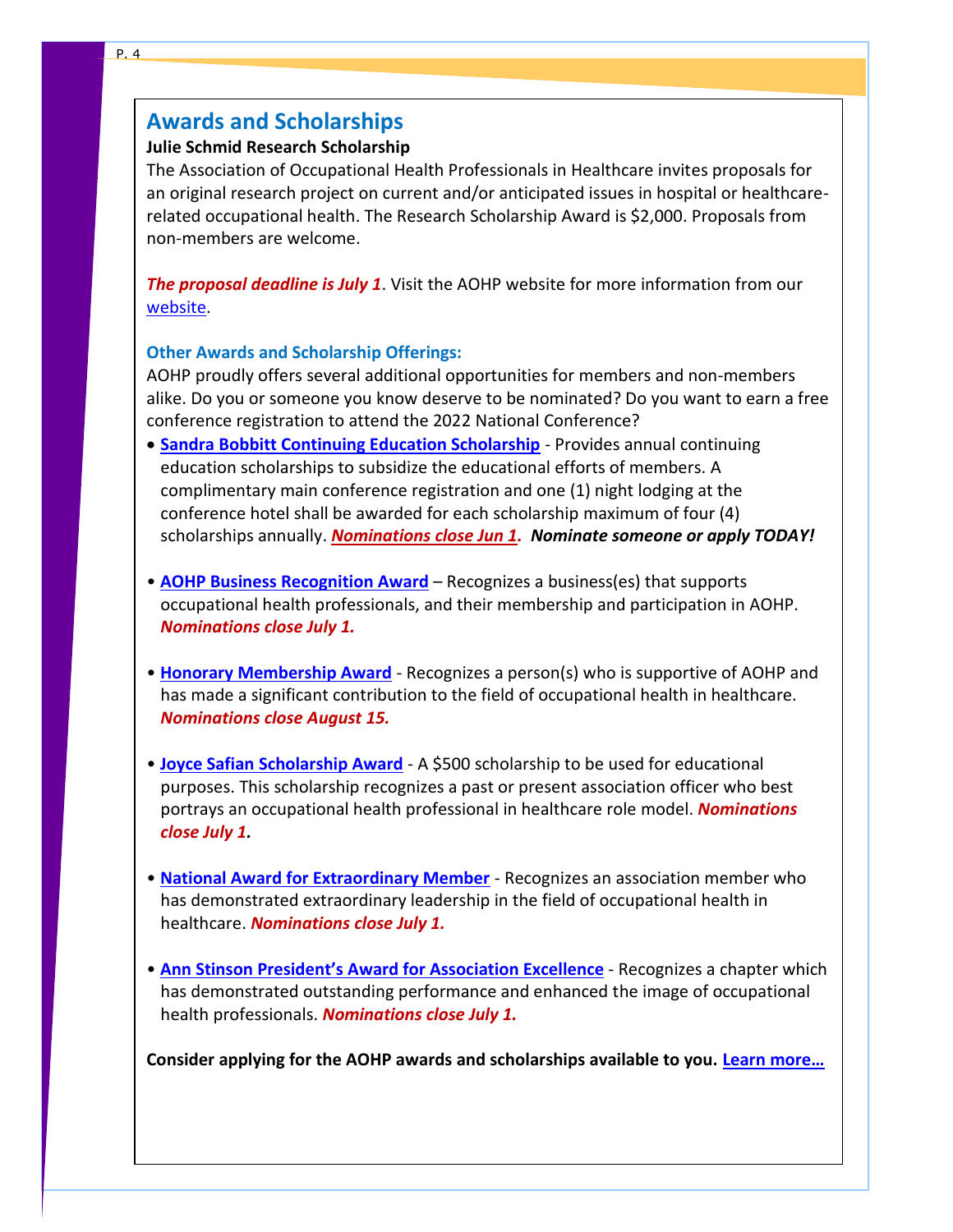# <span id="page-4-0"></span>**Return to Onsite Annual Surveys for NIAHO Accreditation Programs**

**DNV Healthcare is providing notice to DNV accredited organizations of the return of unannounced onsite National Integrated Accreditation for Healthcare Organizations (NIAHO**®**) annual surveys in acute care, critical access, and psychiatric hospitals. The practice becomes effective with surveys beginning the week of May 2, 2022.**

On January 25, 2022, DNV announced the continuation of remote NIAHO annual surveys through the end of April 2022 as hospitals and communities dealt with the effects of the Omicron variant of COVID-19. Since that announcement, COVID-19 positivity rates, hospitalizations, and community transmission have dropped significantly, making it much safer to return to onsite survey activities.

**Starting May 2, 2022, all DNV NIAHO annual/periodic accreditation surveys in hospitals, critical access hospitals, and psychiatric hospitals will be unannounced onsite activities with no advance notice provision**. Condition-level follow-up and other return surveys resulting from onsite annual/periodic surveys will also be conducted onsite. All NIAHO full accreditation and re-accreditation surveys will continue to be conducted onsite and unannounced as always. This includes accreditation surveys for new applicant hospitals (Medicare 855), initial DNV deemed accreditation surveys (AO conversion, first-time accreditation, new sub-provider certifications), non-deemed accreditation surveys, investigation of substantial allegations, and any condition-level follow-up surveys or special survey activities related to onsite accreditation surveys.

Hospitals that are still in COVID-19-related distress but expecting survey between May and July 2022 may request postponement based on criteria found in the DNV **[January](https://nam02.safelinks.protection.outlook.com/?url=https%3A%2F%2Fapp.e.dnv.com%2Fe%2Fer%3Futm_campaign%3DBAG_US_HC_Advisory%2520Notice_HC07_Return%2520to%2520Onsite%2520Annual%2520Surveys_03232022%26utm_medium%3Demail%26utm_source%3DEloqua%26s%3D861531437%26lid%3D24054%26elqTrackId%3D0AA4708591C9C0689D2C61F069B29412%26elq%3D2e1903cd84df4573b69dcda2704d87da%26elqaid%3D25519%26elqat%3D1&data=04%7C01%7Cbjhurst%40fixbones.com%7C6b3886deaabb4c64f6bc08da0ce22314%7C4dc9a50bacc946d6a563776ac9375af5%7C0%7C0%7C637836462666107732%7CUnknown%7CTWFpbGZsb3d8eyJWIjoiMC4wLjAwMDAiLCJQIjoiV2luMzIiLCJBTiI6Ik1haWwiLCJXVCI6Mn0%3D%7C3000&sdata=Nm9ziwMb4xCfGOhwJpD%2BF2WNldyd41CSv3yE1ic7TGo%3D&reserved=0) 25 [Advisory](https://nam02.safelinks.protection.outlook.com/?url=https%3A%2F%2Fapp.e.dnv.com%2Fe%2Fer%3Futm_campaign%3DBAG_US_HC_Advisory%2520Notice_HC07_Return%2520to%2520Onsite%2520Annual%2520Surveys_03232022%26utm_medium%3Demail%26utm_source%3DEloqua%26s%3D861531437%26lid%3D24054%26elqTrackId%3D0AA4708591C9C0689D2C61F069B29412%26elq%3D2e1903cd84df4573b69dcda2704d87da%26elqaid%3D25519%26elqat%3D1&data=04%7C01%7Cbjhurst%40fixbones.com%7C6b3886deaabb4c64f6bc08da0ce22314%7C4dc9a50bacc946d6a563776ac9375af5%7C0%7C0%7C637836462666107732%7CUnknown%7CTWFpbGZsb3d8eyJWIjoiMC4wLjAwMDAiLCJQIjoiV2luMzIiLCJBTiI6Ik1haWwiLCJXVCI6Mn0%3D%7C3000&sdata=Nm9ziwMb4xCfGOhwJpD%2BF2WNldyd41CSv3yE1ic7TGo%3D&reserved=0) Notice**. Revised Centers for Medicare and Medicaid Services (CMS) guidance for accreditation organizations or discontinuation of the COVID-19 Public Health Emergency (PHE) after July 15, 2022, may result in changes to these postponement criteria or other accreditation flexibilities.

The Centers for Disease Control and Prevention's (CDC's) new **COVID-19 [community](https://nam02.safelinks.protection.outlook.com/?url=https%3A%2F%2Fapp.e.dnv.com%2Fe%2Fer%3Futm_campaign%3DBAG_US_HC_Advisory%2520Notice_HC07_Return%2520to%2520Onsite%2520Annual%2520Surveys_03232022%26utm_medium%3Demail%26utm_source%3DEloqua%26s%3D861531437%26lid%3D24053%26elqTrackId%3D4D9D5640B9A880B1987EBB8A16BCFD62%26elq%3D2e1903cd84df4573b69dcda2704d87da%26elqaid%3D25519%26elqat%3D1&data=04%7C01%7Cbjhurst%40fixbones.com%7C6b3886deaabb4c64f6bc08da0ce22314%7C4dc9a50bacc946d6a563776ac9375af5%7C0%7C0%7C637836462666107732%7CUnknown%7CTWFpbGZsb3d8eyJWIjoiMC4wLjAwMDAiLCJQIjoiV2luMzIiLCJBTiI6Ik1haWwiLCJXVCI6Mn0%3D%7C3000&sdata=PH5By6e9lJZijMwsKMK6HmE6PSURJXrWNCBea5X4FZM%3D&reserved=0) levels** recommendations do not apply in healthcare settings such as hospitals and nursing homes. Instead, healthcare settings should continue to use **community [transmission](https://nam02.safelinks.protection.outlook.com/?url=https%3A%2F%2Fapp.e.dnv.com%2Fe%2Fer%3Futm_campaign%3DBAG_US_HC_Advisory%2520Notice_HC07_Return%2520to%2520Onsite%2520Annual%2520Surveys_03232022%26utm_medium%3Demail%26utm_source%3DEloqua%26s%3D861531437%26lid%3D24055%26elqTrackId%3D34D805B666F0CDE9937AD9BADD0F2EBC%26elq%3D2e1903cd84df4573b69dcda2704d87da%26elqaid%3D25519%26elqat%3D1&data=04%7C01%7Cbjhurst%40fixbones.com%7C6b3886deaabb4c64f6bc08da0ce22314%7C4dc9a50bacc946d6a563776ac9375af5%7C0%7C0%7C637836462666107732%7CUnknown%7CTWFpbGZsb3d8eyJWIjoiMC4wLjAwMDAiLCJQIjoiV2luMzIiLCJBTiI6Ik1haWwiLCJXVCI6Mn0%3D%7C3000&sdata=bZDoa%2FwgahJQeThiAVjcUjFsSkD7TXXPznAxBeVOL2Q%3D&reserved=0) rates** and continue to follow CDC's infection prevention and control recommendations for healthcare settings.

DNV will continue to monitor the status of the PHE, along with local and national conditions, using data provided by CMS and CDC. Hospitals are encouraged to check for updated information on **current [emergencies](https://nam02.safelinks.protection.outlook.com/?url=https%3A%2F%2Fapp.e.dnv.com%2Fe%2Fer%3Futm_campaign%3DBAG_US_HC_Advisory%2520Notice_HC07_Return%2520to%2520Onsite%2520Annual%2520Surveys_03232022%26utm_medium%3Demail%26utm_source%3DEloqua%26s%3D861531437%26lid%3D22815%26elqTrackId%3D609C539E89AEB1E47145887C1E827D03%26elq%3D2e1903cd84df4573b69dcda2704d87da%26elqaid%3D25519%26elqat%3D1&data=04%7C01%7Cbjhurst%40fixbones.com%7C6b3886deaabb4c64f6bc08da0ce22314%7C4dc9a50bacc946d6a563776ac9375af5%7C0%7C0%7C637836462666107732%7CUnknown%7CTWFpbGZsb3d8eyJWIjoiMC4wLjAwMDAiLCJQIjoiV2luMzIiLCJBTiI6Ik1haWwiLCJXVCI6Mn0%3D%7C3000&sdata=H4YVQhhg0gYcdUxyLPXS3tjzN7rlYp9P2MphGQR%2BK%2Bc%3D&reserved=0)**, **[waivers](https://nam02.safelinks.protection.outlook.com/?url=https%3A%2F%2Fapp.e.dnv.com%2Fe%2Fer%3Futm_campaign%3DBAG_US_HC_Advisory%2520Notice_HC07_Return%2520to%2520Onsite%2520Annual%2520Surveys_03232022%26utm_medium%3Demail%26utm_source%3DEloqua%26s%3D861531437%26lid%3D23075%26elqTrackId%3D80872C13EB2E4CF18845C00D5446A9BE%26elq%3D2e1903cd84df4573b69dcda2704d87da%26elqaid%3D25519%26elqat%3D1&data=04%7C01%7Cbjhurst%40fixbones.com%7C6b3886deaabb4c64f6bc08da0ce22314%7C4dc9a50bacc946d6a563776ac9375af5%7C0%7C0%7C637836462666107732%7CUnknown%7CTWFpbGZsb3d8eyJWIjoiMC4wLjAwMDAiLCJQIjoiV2luMzIiLCJBTiI6Ik1haWwiLCJXVCI6Mn0%3D%7C3000&sdata=l4FyVkPVU62LzKDsEQQDQsA05EIplOhJDkRSJhd%2F4CU%3D&reserved=0)**, and **[flexibilities](https://nam02.safelinks.protection.outlook.com/?url=https%3A%2F%2Fapp.e.dnv.com%2Fe%2Fer%3Futm_campaign%3DBAG_US_HC_Advisory%2520Notice_HC07_Return%2520to%2520Onsite%2520Annual%2520Surveys_03232022%26utm_medium%3Demail%26utm_source%3DEloqua%26s%3D861531437%26lid%3D11626%26elqTrackId%3D1EF4B467CC88BCD5DC16E6FB3CDC7B53%26elq%3D2e1903cd84df4573b69dcda2704d87da%26elqaid%3D25519%26elqat%3D1&data=04%7C01%7Cbjhurst%40fixbones.com%7C6b3886deaabb4c64f6bc08da0ce22314%7C4dc9a50bacc946d6a563776ac9375af5%7C0%7C0%7C637836462666263932%7CUnknown%7CTWFpbGZsb3d8eyJWIjoiMC4wLjAwMDAiLCJQIjoiV2luMzIiLCJBTiI6Ik1haWwiLCJXVCI6Mn0%3D%7C3000&sdata=HE73%2Fp2raaxvUakN1c%2BY9W5eLQyFwz6G2r7dJ7RJlxc%3D&reserved=0)** resulting from the continued PHE.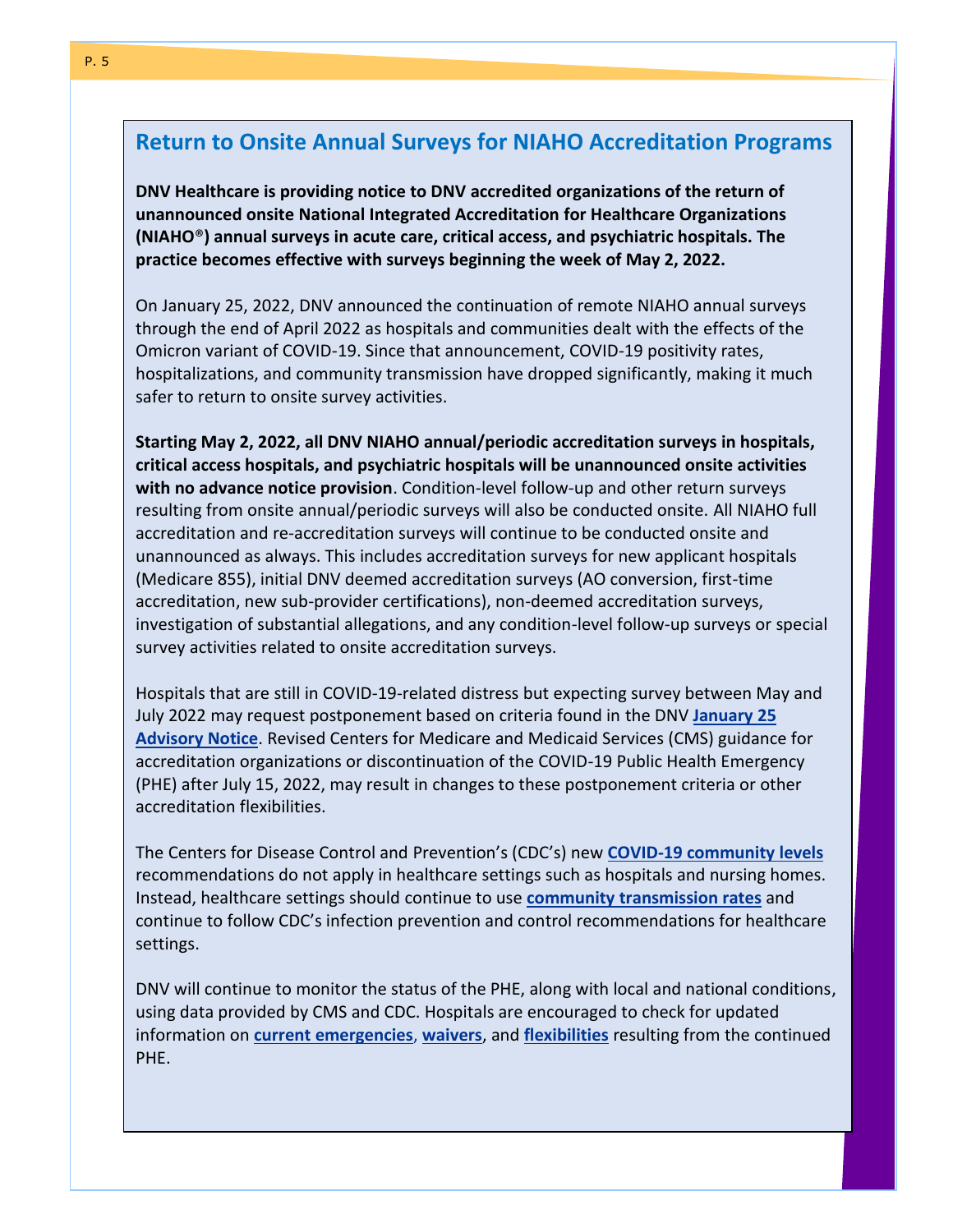#### <span id="page-5-0"></span>**Region 4**

Michelle Chester, DNP, MSN, BSN, CNOR, RNFA, FNP-BC, Senior Director Occupational Health Services Operations for Northwell Employee Health Services, was appointed as Region 4 Director last fall. Thanks to Marlene Davis, PA-C, who served as both President and Vice President of the Northeast Chapter during the transition after former President Al Carbuto's retirement. The success of AOHP at every level depends on the contributions of active members. Region 4 officers have met and are planning the upcoming chapter calendar and educational sessions for this summer. A current focus is to revive meetings and other activities of the Mid-Atlantic Chapter.

#### <span id="page-5-1"></span>**Northeast Chapter**

The Northeast Chapter officers met virtually to plan the upcoming yearly schedule. Two educational sessions will be provided, hopefully in person with telecom availability. As always, there are ongoing efforts to recruit new members. I would like to note and acknowledge our newest member, who graciously stepped up to fill our vacant secretary position – Joyce Gee-Esposito. Thanks to Al Carbuto for remaining an invaluable asset in his retirement. In addition, congratulations and best wishes to John Dyer, who remains our treasurer, on his retirement.

Respectfully submitted, Chapter President, Marlene Davis, PA-C

### <span id="page-5-2"></span>**AOHP Hosts Caring for Healthcare Professionals Podcast**

AOHP's Caring for Healthcare Professionals Podcast features subject matter experts in occupational health and safety discussing relevant issues facing occupational health and safety professionals in healthcare. New podcasts on needlestick prevention, personal protective equipment manufacturing and distribution, and respiratory protection are coming every week.

Go t[o our website](https://aohp.org/aohp/EDUCATION/Podcast.aspx) to learn more.

#### <span id="page-5-3"></span>**Call for Panelists**

Panel discussions for the AOHP Podcast are being organized to share about different hazards, programs, and best practices. If you are interested in participating, please feel free to let us know. The discussions will only cover hazard(s), preventive measures, and best practices; we won't be discussing any specific incidents or employer-specific information.

Please contact Cory Worden at [the.wordens01@gmail.com](mailto:the.wordens01@gmail.com) if you'd like to participate on any of the panels.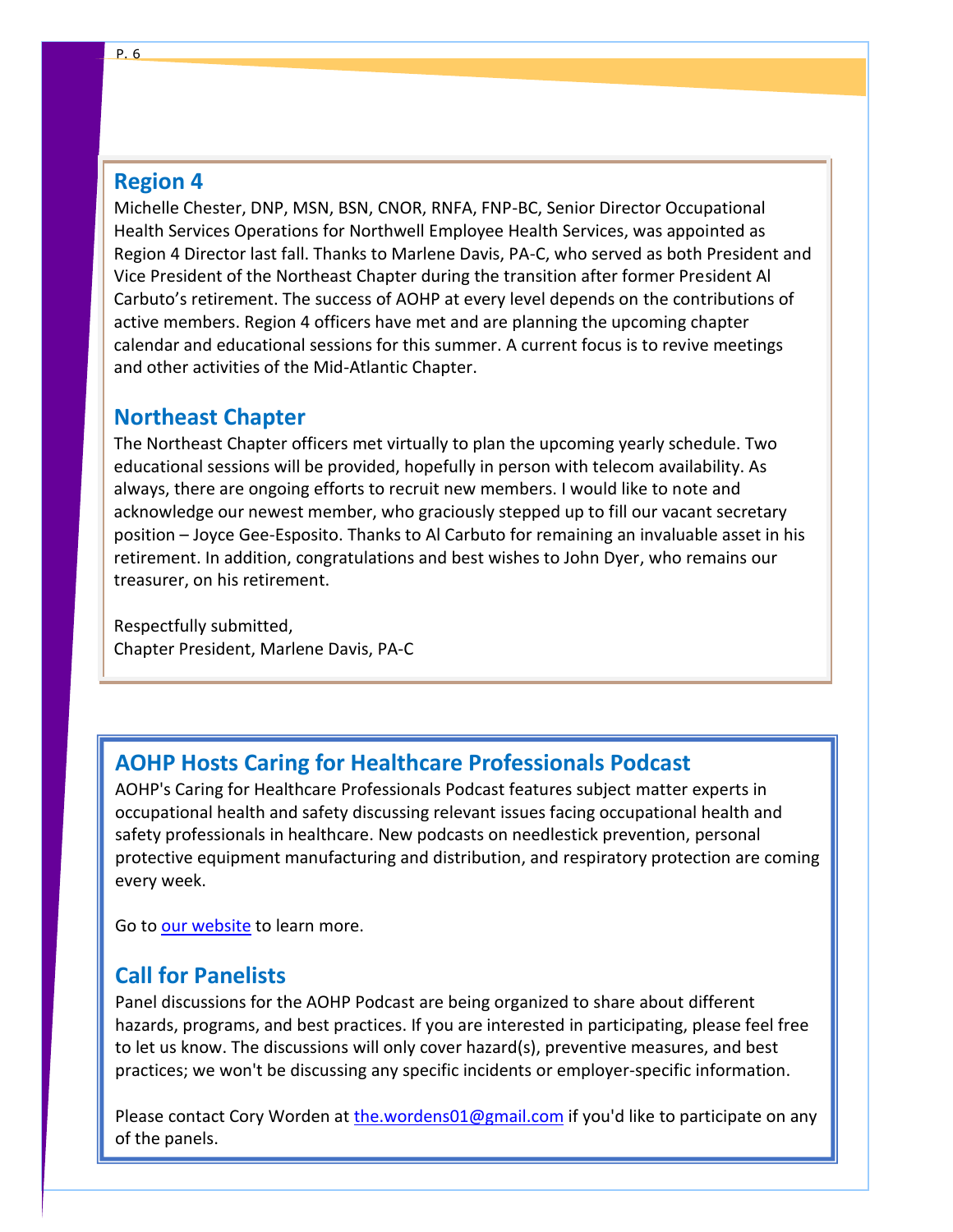<span id="page-6-0"></span>**We hope your workload has eased – may we ask again for your data. EXPO-S.T.O.P. 2019 & 2020 Survey for Hospitals This 2-year survey enables Covid impact on BBFE risk to be examined. All answers are for Calendar year and All responses are confidential.**

EXPO-S.T.O.P. is a valued international database. It enables participants to implement evidence-based strategies to prevent exposure incidents and benchmark their **SI** and **MCE** against similar facilities.

Please join us in this great AOHP initiative – *your* initiative, helping our staff work in a safe environment.

**Questions?** Email [ginger.parker@internationalsafetycenter.org](mailto:ginger.parker@internationalsafetycenter.org) or [terry@terrygri](mailto:terry@terrygrimmond.com) [mmond.com](mailto:terry@terrygrimmond.com)

**Thank you!**

This survey is sponsored by Daniels Health.

Go to our [website](https://aohp.org/aohp/EXPO-STOPSurvey.aspx) to view the questions.

# <span id="page-6-1"></span>**Safe Mobilization of Patients**

The American Nurses Association and Hillrom are conducting a survey to learn more about injury history and safe mobilization practice among nurses and other caregivers. These findings will be used to understand how to better support caregivers in mobilizing patients safely.

The survey will take up to 10 minutes. **It is open to all nurses or professional caregivers who have provided direct patient care, including those who are retired or are now in different positions.**

### **<https://nursingworld.org/SPHMsurvey>**





We are conducting a survey to learn more about injury<br>history and practices associated with mobilizing patients<br>among nurses and other professional caregivers.

**IN COLLABORATION:** 



**Questions?** Please email us at practice gana.org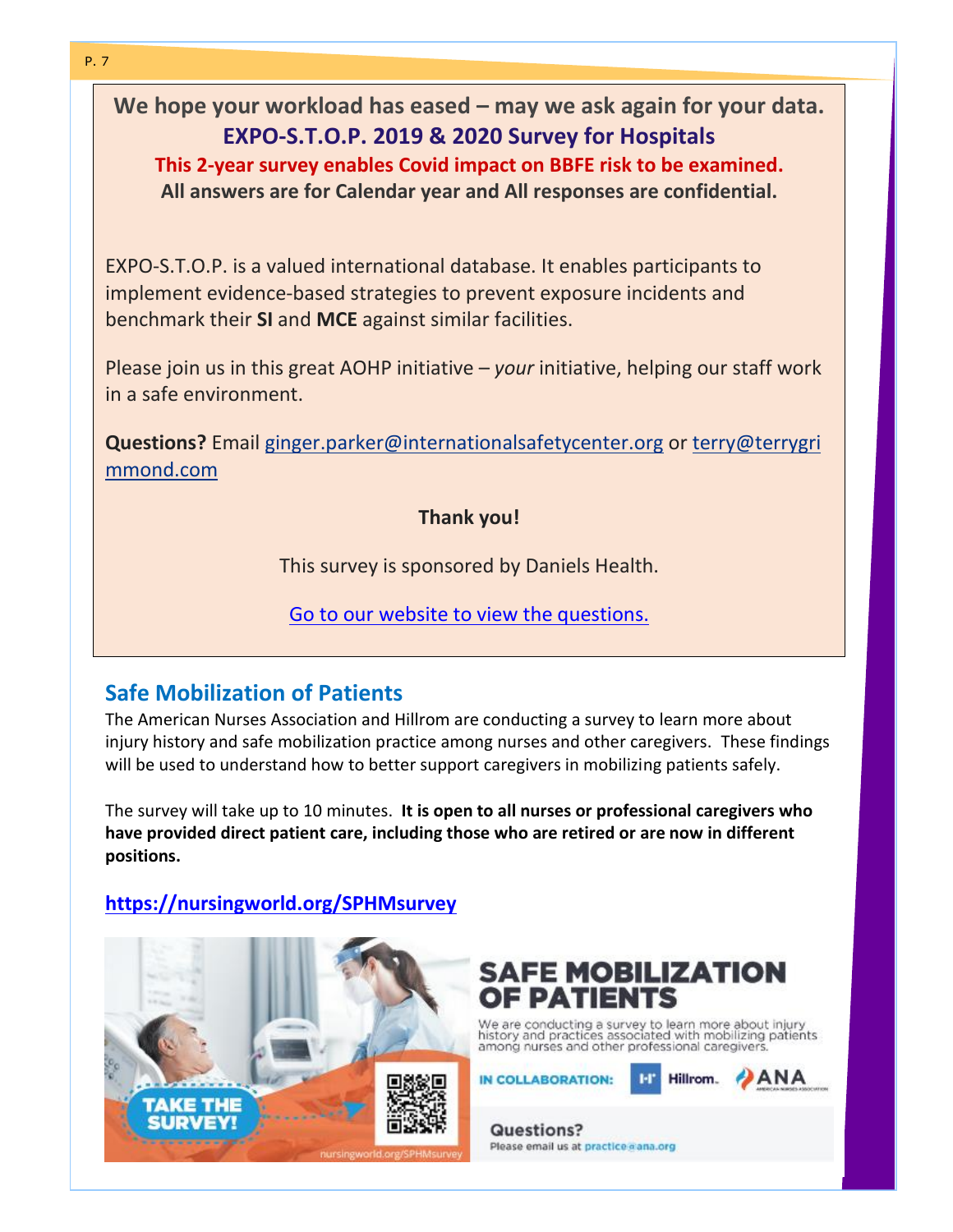# <span id="page-7-0"></span>**CALL FOR POSTERS AOHP 2022 NATIONAL CONFERENCE**



*September 7-10, 2022 Marriott Austin Downtown Austin, TX*

**The AOHP 2022 National Conference** provides occupational health professionals the opportunity to share their experiences, ideas, and research with others. In addition to platform presentations, workshops, networking, and exhibits, conference participants may view posters prepared by their peers.

Posters are an excellent, low-stress venue in which to present your research and innovations. This opportunity to publish a very short article and discuss it with your peers can be an overview of a technical topic, problem, question, research, case study, or success story. Your poster will be viewed throughout the conference, so the main ideas should be clear without explanation.

[Download Poster Submission Form here.](https://aohp.org/aohp/Portals/0/Documents/Conf2022/2022CALLFORPOSTERSsubmission.doc)

**Abstracts are due by April 30**.

*Contact Annie Wiest at [info@aohp.org](mailto:info@aohp.org) if you need any further information.*

# <span id="page-7-1"></span>**HHS Renews COVID-19 Public Health Emergency**

On April 13, 2022, Health and Human Services (HHS) Secretary Xavier Becerra extended the ongoing COVID-19 public health emergency (PHE) for an additional 90 days. The effective date is Saturday, April 16, the date the current PHE was set to expire. The new expiration date for the COVID-19 PHE is Friday, July 15, 2022. By renewing the COVID-19 PHE, millions of Americans will be able to continue receiving free tests, vaccines, and treatments for at least the next three months. The federal government will continue paying for COVID-19 tests, vaccines, and certain treatments for those covered by Medicare and Medicaid, and will require private insurers to cover the full cost of tests and vaccines through PHE funding.

The PHE was initially declared in January 2020 when the coronavirus pandemic began. It has been renewed each quarter since that time.

Information provided by Stephen Burt, BS, MFA Chair Governance Affairs Committee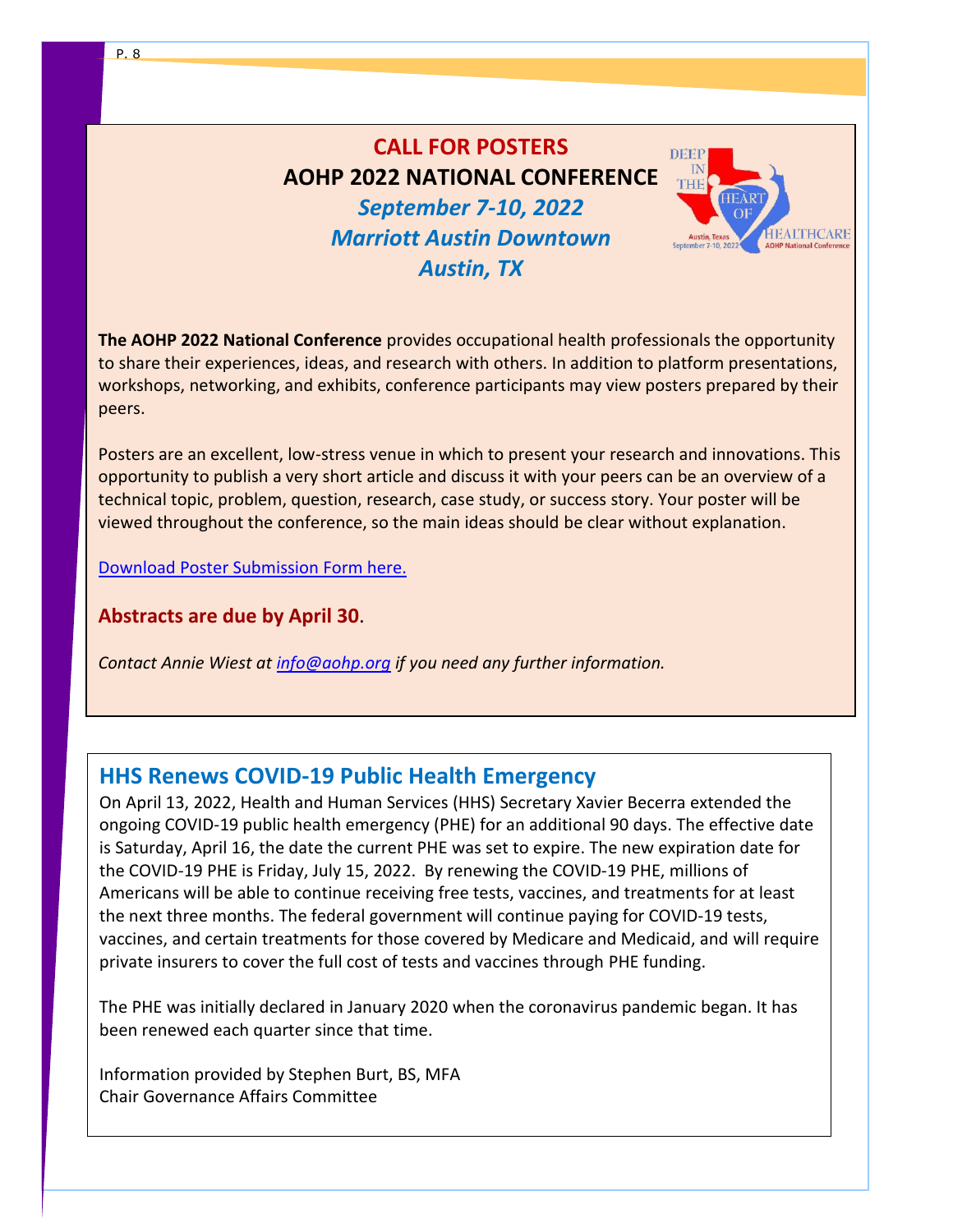

# <span id="page-8-0"></span>**Need Help Securing Approval to Attend the 2022 National Conference?**

**It is never too early to start planning. Join us at the 2022 National Conference – Deep in the Heart of Healthcare. It will feature the most up-to-date information, from basic to advanced, for your practice. This conference offers valuable information for both novice and experienced professionals in many occupational health practice areas.** 

Visit **our [website](http://www.aohp.org/aohp/EDUCATION/NationalConference.aspx)** to download the Articulating Attendance Value Guideline and use the template to help to justify your conference attendance to your supervisor.

# <span id="page-8-1"></span>**AOHP Archived Webinars**

With AOHP's archived webinars program, Occupational/Employee Health professionals can access education and information through a user-friendly medium. Customize your educational pathway by choosing the webinars you want to view and earn continuing education credits at your own pace. Select the time and the place that best suits your demanding schedule, and we'll present you with high quality education that addresses issues of importance to you and your teams. The AOHP Archived Webinar program is an immediate solution for your continuing educational needs.

# **Recent added archived webinars:**

#### **WEB041-2022**

**Live and recorded on February 25, 2022**

**Celebrating Safety! Selling, Leading, and Promoting Your Safety Culture with Little Time, Money, and People by Cory Worden, PhD, ABD, MS, CSHM, CSP, CHSP, ARM, REM, CESCO** Learn [more…](https://aohp.org/aohp/EDUCATION/OnlineEducationPrograms/ArchivedWebinars/tabid/247/CategoryID/8/ProductID/69/Default.aspx)

#### **WEB042-2022**

**Live and recorded on March 25, 2022 Basic Culture Change: Winning Hearts and Minds for Safety By Cory Worden, PhD, ABD, MS, CSHM, CSP, CHSP, ARM, REM, CESCO** [Learn more…](https://aohp.org/aohp/EDUCATION/OnlineEducationPrograms/ArchivedWebinars/tabid/247/CategoryID/8/ProductID/68/Default.aspx)

#### **WEB043-2022**

**Live and Recorded on April 8, 2022 Long-term COVID and Return to Work Decision Making: Medical and Psychosocial Consideration by** *Dr. Miranda Kofeldt, Ph.D., Dr. Steve Wiesner, MD and Dr. Rajiv Das, MD* [Learn more…](https://aohp.org/aohp/EDUCATION/OnlineEducationPrograms/ArchivedWebinars/tabid/247/CategoryID/8/ProductID/70/Default.aspx)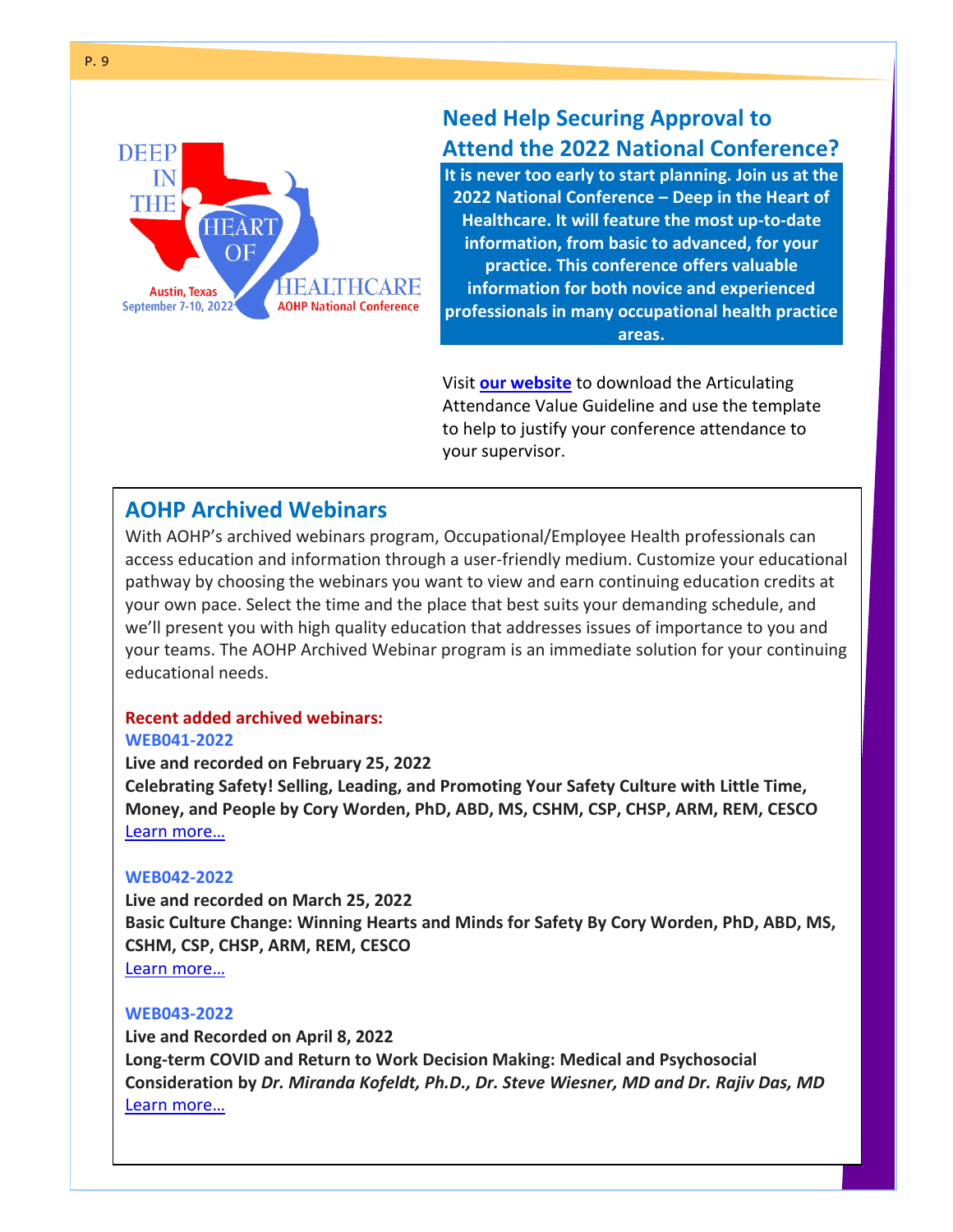### <span id="page-9-0"></span>**AOHP Podcasts**

We have several new podcast episodes up now at

[https://aohp.org/aohp/EDUCATION/Podcast.aspx,](https://aohp.org/aohp/EDUCATION/Podcast.aspx) or search 'AOHP' on Apple Podcasts or Spotify.

Episode 28 - Safe Patient Mobility/Handling Panel with Susan Gallagher and Karen Guliano Episode 29 - Industrial Hygiene with Doug Rush, CIH, CSP Episode 30 - Workplace Violence Prevention Panel with Donna Zankowski and Dave Johnson Episode 31 - Ergonomics Panel with Stephanie Johnson and Emmanuel Winful with the ASSP Blacks in Safety Excellence Group Episode 32 - Mindfulness with Simone Olivier Episode 33 - Effective Education and Training with Kelley Lombardo, MEd Episode 34 - Environmental Safety and Personal Wellness with Herbert Bell, MS, CSP, CIH

More coming soon: Episode 35 - Ergonomics with Rachel Michael, CPE, CSHP Episode 36 - Industrial Hygiene with Wes Lashbrook, CIH

# <span id="page-9-1"></span>**OSHA Enforces Injury and Illness Data Submission**

The U.S. Department of Labor's Occupational Safety and Health Administration (OSHA) is initiating an [enforcement program](https://nam02.safelinks.protection.outlook.com/?url=https%3A%2F%2Fwww.osha.gov%2Fmemos%2F2022-04-04%2Fita-non-responder-enforcement-computer-program&data=04%7C01%7Cbjhurst%40fixbones.com%7Cf40da7610f4c46f0121008da1743f8ce%7C4dc9a50bacc946d6a563776ac9375af5%7C0%7C0%7C637847877974073816%7CUnknown%7CTWFpbGZsb3d8eyJWIjoiMC4wLjAwMDAiLCJQIjoiV2luMzIiLCJBTiI6Ik1haWwiLCJXVCI6Mn0%3D%7C3000&sdata=xzcjFK2szTbbsG8BCXPQQU0ZfFMSzM8qYdM%2FG4YeENY%3D&reserved=0) that identifies employers who fail to submit Form 300A data through the agency's Injury Tracking Application (ITA). Annual electronic submissions are required by establishments with 250 or more employees currently required to keep OSHA injury and illness records, and establishments with 20-249 employees classified in [specific](https://nam02.safelinks.protection.outlook.com/?url=https%3A%2F%2Fwww.osha.gov%2Frecordkeeping%2Fnaics-codes-electronic-submission&data=04%7C01%7Cbjhurst%40fixbones.com%7Cf40da7610f4c46f0121008da1743f8ce%7C4dc9a50bacc946d6a563776ac9375af5%7C0%7C0%7C637847877974073816%7CUnknown%7CTWFpbGZsb3d8eyJWIjoiMC4wLjAwMDAiLCJQIjoiV2luMzIiLCJBTiI6Ik1haWwiLCJXVCI6Mn0%3D%7C3000&sdata=eZLvu18jV9Qd%2BEI3rOJqiAtRdhTKbiGkl7spLHgHrxY%3D&reserved=0)  [industries](https://nam02.safelinks.protection.outlook.com/?url=https%3A%2F%2Fwww.osha.gov%2Frecordkeeping%2Fnaics-codes-electronic-submission&data=04%7C01%7Cbjhurst%40fixbones.com%7Cf40da7610f4c46f0121008da1743f8ce%7C4dc9a50bacc946d6a563776ac9375af5%7C0%7C0%7C637847877974073816%7CUnknown%7CTWFpbGZsb3d8eyJWIjoiMC4wLjAwMDAiLCJQIjoiV2luMzIiLCJBTiI6Ik1haWwiLCJXVCI6Mn0%3D%7C3000&sdata=eZLvu18jV9Qd%2BEI3rOJqiAtRdhTKbiGkl7spLHgHrxY%3D&reserved=0) with historically high rates of occupational injuries and illnesses.

The [program](https://nam02.safelinks.protection.outlook.com/?url=https%3A%2F%2Fwww.osha.gov%2Fmemos%2F2022-04-04%2Fita-non-responder-enforcement-computer-program&data=04%7C01%7Cbjhurst%40fixbones.com%7Cf40da7610f4c46f0121008da1743f8ce%7C4dc9a50bacc946d6a563776ac9375af5%7C0%7C0%7C637847877974073816%7CUnknown%7CTWFpbGZsb3d8eyJWIjoiMC4wLjAwMDAiLCJQIjoiV2luMzIiLCJBTiI6Ik1haWwiLCJXVCI6Mn0%3D%7C3000&sdata=xzcjFK2szTbbsG8BCXPQQU0ZfFMSzM8qYdM%2FG4YeENY%3D&reserved=0) matches newly opened inspections against a list of potential non-responders to OSHA's collection of Form 300A data through the ITA and reports all matches to the appropriate OSHA area office. If the area office determines that the establishment on the list is the same establishment where the inspection was opened, OSHA will issue citations for failure to submit OSHA Form 300A Summary data. In addition to identifying non-responders at the establishment level, the agency is also reviewing the 2021 submitted data to identify nonresponders at a corporate-wide level. This corporate level review is being conducted for the nation's largest employers.<br>OSHA's Form 300A (Rev. 042004)<br>summary of Work-Related Injuries and Illnesses



For more information, please visit OSHA's Injury and Illness Recordkeeping and Reporting Requirements [website](https://nam02.safelinks.protection.outlook.com/?url=https%3A%2F%2Fwww.osha.gov%2Frecordkeeping&data=04%7C01%7Cbjhurst%40fixbones.com%7Cf40da7610f4c46f0121008da1743f8ce%7C4dc9a50bacc946d6a563776ac9375af5%7C0%7C0%7C637847877974073816%7CUnknown%7CTWFpbGZsb3d8eyJWIjoiMC4wLjAwMDAiLCJQIjoiV2luMzIiLCJBTiI6Ik1haWwiLCJXVCI6Mn0%3D%7C3000&sdata=JIlAHYzL4IEt4mTiioojyGH4BWZp8nKSDJgNzBKeRsc%3D&reserved=0) and [Trade Release.](https://nam02.safelinks.protection.outlook.com/?url=https%3A%2F%2Fwww.osha.gov%2Fnews%2Fnewsreleases%2Ftrade%2F04052022&data=04%7C01%7Cbjhurst%40fixbones.com%7Cf40da7610f4c46f0121008da1743f8ce%7C4dc9a50bacc946d6a563776ac9375af5%7C0%7C0%7C637847877974073816%7CUnknown%7CTWFpbGZsb3d8eyJWIjoiMC4wLjAwMDAiLCJQIjoiV2luMzIiLCJBTiI6Ik1haWwiLCJXVCI6Mn0%3D%7C3000&sdata=Lnu3aaQt3tGtvJXZksB9Ut%2FyWlUsrh0HeIjsZ1OpDFI%3D&reserved=0)

*Employers must post their 2021 Summary of Work-Related Injuries and Illnesses [\(Form 300A\)](https://lnks.gd/l/eyJhbGciOiJIUzI1NiJ9.eyJidWxsZXRpbl9saW5rX2lkIjoxMTUsInVyaSI6ImJwMjpjbGljayIsImJ1bGxldGluX2lkIjoiMjAyMjAzMTUuNTQ5NDU0MDEiLCJ1cmwiOiJodHRwczovL3d3dy5vc2hhLmdvdi9yZWNvcmRrZWVwaW5nL2Zvcm1zIn0.wmcHXdj1zlfUek8KotNAojgH3VGUrmFzDuw_gJbuFFs/s/703595153/br/128136137978-l) by April 30.*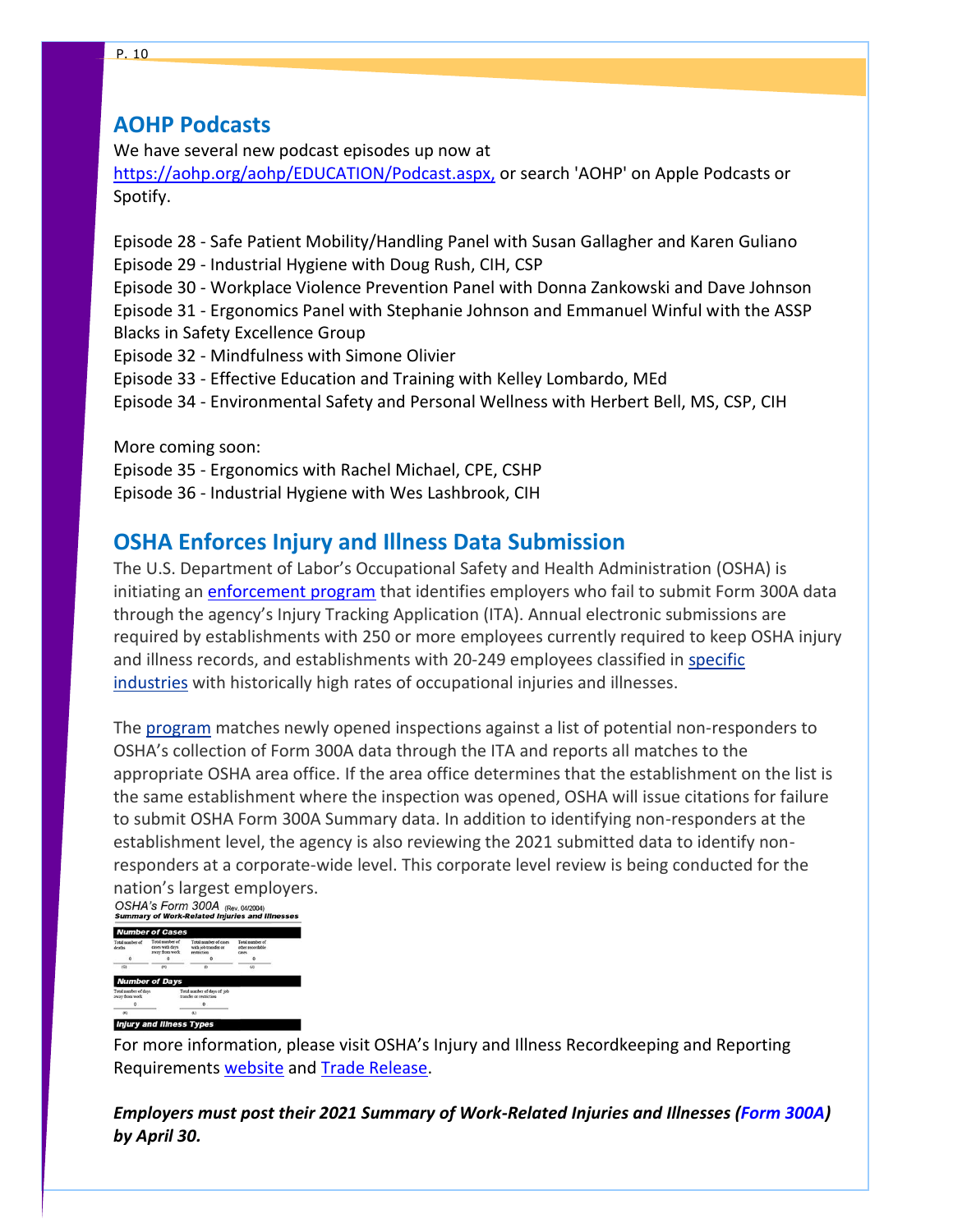#### <span id="page-10-0"></span>**AOHP Social Media**

We have a page on LinkedIn. We need your help to increase our online presence by expanding and enhancing the AOHP professional social networking community! Please follow us a[t @AOHP\\_0rg](https://twitter.com/AOHP_Org/following) on Twitter, follow our [LinkedIn](https://www.linkedin.com/company/73805088) page, and like us on [Facebook.](https://www.facebook.com/AOHP-Association-of-Occupational-Health-Professional-in-Healthcare-128269079138) Like, share, comment, and repost our posts.

### <span id="page-10-1"></span>**AOHP Listserv**

Do you know AOHP hosts an electronic Discussion Email List Service for its members? This service is a free benefit of your membership in AOHP. The purpose of the AOHP Listserv is to facilitate discussions among AOHP members. By joining, you will be able to connect with your colleagues across the nation via email to share best practices and dialogue about the challenges and successes of working in occupational health in the healthcare setting. This is a great way to solicit the advice of your peers, benefit from their experience, and participate in an ongoing conversation. Subscribe now to communicate with fellow members via email, change your subscription format, and access archived posts. [Click here](https://aohp.org/aohp/MEMBERSERVICES/Listserv.aspx) to learn more.

# **You Can Be a ROC Star!**

# <span id="page-10-2"></span>**AOHP Recruit Our Colleagues (ROC) – A Better and Greater Campaign**

#### **(Jul 1, 2021 – Jun 30, 2022)**

The 2021 – 2022 Recruit Our Colleagues (ROC) starts Jul 1, 2021 – Jun 30, 2022. ROC is a great way for members to help AOHP grow while earning rewards that can be used toward education and membership. The ROC campaign offers five levels of individual awards, as well as an award for the chapter recruiting the most new members.

For full details of the awards and campaign rules, please visit our website. You can download this ROC Flyer to share with your colleagues.

#### <span id="page-10-3"></span>**Get Ready for Safe + Sound Week!**

Mark your calendars! [Safe + Sound Week](https://lnks.gd/l/eyJhbGciOiJIUzI1NiJ9.eyJidWxsZXRpbl9saW5rX2lkIjoxMDIsInVyaSI6ImJwMjpjbGljayIsImJ1bGxldGluX2lkIjoiMjAyMjAzMjIuNTUyODE4NDEiLCJ1cmwiOiJodHRwczovL3d3dy5vc2hhLmdvdi9zYWZlYW5kc291bmR3ZWVrIn0.sFTdqyfmXp3tPAFUKVCM_fTomaZLdsCwX72EDDA-l1c/s/424905875/br/128476964444-l) will take place from **August 15-21, 2022**. Safe + Sound Week is a nationwide event held each August that recognizes the successes of workplace health and safety programs and offers information and ideas on how to keep America's workers safe. Registration for Safe + Sound Week opens in early July. The Save the Date is available to download in both [English](https://lnks.gd/l/eyJhbGciOiJIUzI1NiJ9.eyJidWxsZXRpbl9saW5rX2lkIjoxMDMsInVyaSI6ImJwMjpjbGljayIsImJ1bGxldGluX2lkIjoiMjAyMjAzMjIuNTUyODE4NDEiLCJ1cmwiOiJodHRwczovL3d3dy5vc2hhLmdvdi9zaXRlcy9kZWZhdWx0L2ZpbGVzL0dyYXBoaWNzX1NhdmVfdGhlX2RhdGUuemlwIn0.mwtpBfotIPvftia_HF2aUQ8OOYFPbjRWxb4rLzCKfW0/s/424905875/br/128476964444-l) and [Spanish.](https://lnks.gd/l/eyJhbGciOiJIUzI1NiJ9.eyJidWxsZXRpbl9saW5rX2lkIjoxMDQsInVyaSI6ImJwMjpjbGljayIsImJ1bGxldGluX2lkIjoiMjAyMjAzMjIuNTUyODE4NDEiLCJ1cmwiOiJodHRwczovL3d3dy5vc2hhLmdvdi9zaXRlcy9kZWZhdWx0L2ZpbGVzL0dyYXBoaWNzX1NhdmVfVGhlX0RhdGVfU3BhbmlzaC56aXAifQ.NJJVf9BBNjRD36757cfl0Tq8jG6zMz9vV1MlfjE03no/s/424905875/br/128476964444-l) We look forward to your participation!